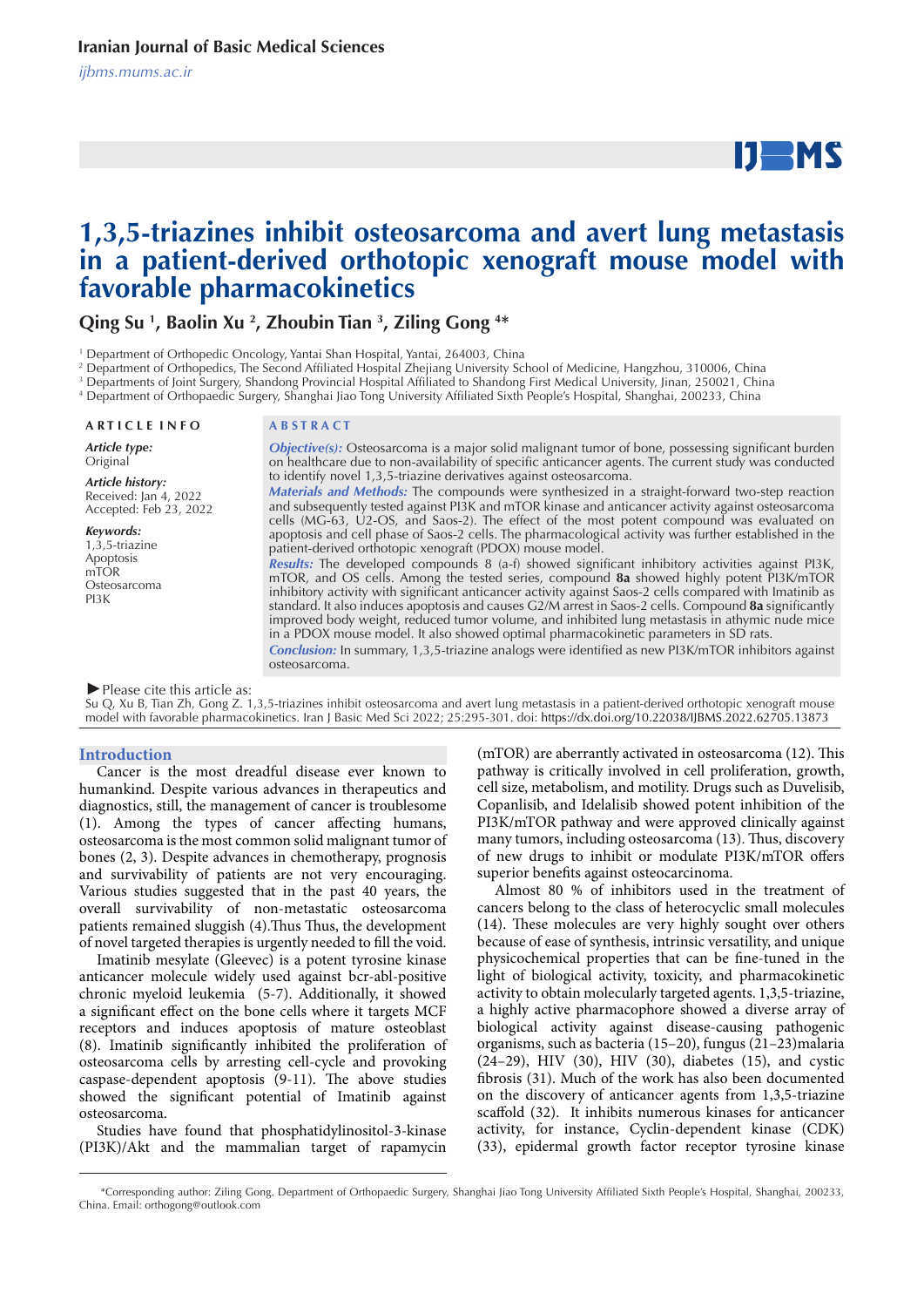(EGFR-TK) (34), and phosphatidylinositol 3-kinase/ AKT/mammalian target of rapamycin (PI3K/Akt/mTOR) (35, 36). Moreover, various 1,3,5-triazines were proven as effective antileukemic agents (37). In our previous study, we developed a novel series of 1,3,5-triazine nicotinohydrazide as potent osteosarcoma agents via inhibition of CDK (38). Therefore, in continuation of our anti-osteosarcoma research program, the present study enumerates the antiosteosarcoma activity of 1,3,5-triazine analogs inspired by Imatinib and elucidation of its mechanism of action (Figure 1). We have also determined the effect of our designed compound on lung metastases of osteosarcoma because patients affected by osteosarcoma present poor prognosis due to lung metastasis of the disease (39).

# **Materials and Methods**

#### *Chemistry*

The molecules were synthesized as per the earlier reported procedure and they were characterized with the help of melting point which is found in agreement with the earlier reported melting points (40).

#### *PI3K and mTOR kinase inhibition assay*

The inhibitory activity of developed molecules against PI3K and mTOR was identified using luminescent kinase assay, and Lance Ultra assay from Promega, USA, respectively as per our earlier reported procedure (38).

### *Pharmacological activity*

*Cells*

The human osteosarcoma cancer cell lines MG-63, U2- OS, and Saos-2 were purchased from CBSIBCB of the Chinese Academy of Sciences (Shanghai, China)

# *Cellular antiproliferation assay using cell counting kit (CCK-8)*

The CCK-8 assay was used in the current study to analyze the effect of compounds on cellular proliferation. The transfected cells were seeded in a 96-well plate, and to this CCK-8 (20 µl) was added. The enzyme microplate reader at 450 nm was used to record the absorbance. The inhibitory effect on cellular proliferation was obtained as per the given formula: Inhibitory activity (%) =  $(1 - A_{test}/A_{control}) \times 100$  %.

# *Cell cycle analysis*

The effect of compound 8a  $(0, 10, 20,$  and 30  $\mu$ M) was investigated on the cell cycle of Saos-2 cells as per our earlier



reported procedure using a FACSCalibur flow cytometer with CellQuest V.3.3 software (BD Biosciences, USA) (38).

# *Flow cytometric apoptosis assay*

The effect of compound  $8a(0, 10, 20,$  and  $30 \mu M)$  on apoptosis was investigated on Saos-2 cells as per our earlier reported procedure using a FACSCalibur flow cytometer with CellQuest V.3.3 software (BD Biosciences, USA) (38).

#### *In vivo pharmacological activity*

*Surgical orthotopic implantation (SOI) for the establishment of the osteosarcoma PDOX model*

The PDOX model in Athymic nu/nu nude mice was established according to our earlier reported procedure (38). The tumor tissue for implantation was obtained from a 10-year old OS patient with written informed consent.

#### *Treatment protocol*

The mice were arbitrarily categorized into four dissimilar groups (n=6), and the treatment schedule lasted for 14 days as follows. The compound **8a** was dissolved in the solution of PEG400/Tween 80/Saline solution at 10/10/80 % in volume, respectively prior to intraperitoneal administration.

Group 1: Untreated

Groups 2, 3, and 4 received compound **8a** (2, 5, and 10 mg/kg, respectively, IP, daily)

The control animals received the vehicle only.

The length and width of the tumor along with the bodyweight of mice were recorded.

The tumor volume was calculated with the following formula:

Tumor volume  $(mm^3)$  length  $(mm) \times$  width  $(mm) \times$ height (mm))⁄2

#### *Examination of lung histopathology*

At the end of the experiment, the lung tissues were harvested and fixed in formalin (10%). The tissues were further entrenched in paraffin, sectioned using a microtome into 5-μm thickness. The resulting sections were dyed using hematoxylin-eosin (HE).

#### *Pharmacokinetic assessment*

The compound **8a** was administered to female SD rats in a single dose of 1 and 5 mg/kg using intra-venomous and per-oral route in the vehicle. The blood samples from the rats were collected in a timely manner starting from 2 min to 24 hr. The serum was extracted from the blood-aliquots for the estimation of various pharmacokinetic parameters  $(T_{1/2}, T_{\text{max}})$ <br>C<sub>ange</sub> AUC<sub>o par</sub>) developed using WinNonlin software using  $\text{AUC}_{\text{0-NF}}$ ) developed using WinNonlin software using LC-MS/MS (Applied Biosystem, USA).

#### *Statistical analysis*

One-way analysis of variance (ANOVA) was conducted with the Tukey test for *post-hoc* analysis. The *P*-values of 0.05 or less were considered statistically significant.

#### **Results**

#### *Chemistry*

The earlier reported procedure by Guan and Jiang (40) was adopted to synthesize the target compounds and the authenticity of compounds was ascertained by using elemental analysis which was found in  $\pm$  0.4% of the theoretical values.

#### *Kinase inhibition study*

Figure 1. Design of target compounds inspired by Imatinib The inhibitory activity of designed analogs was tested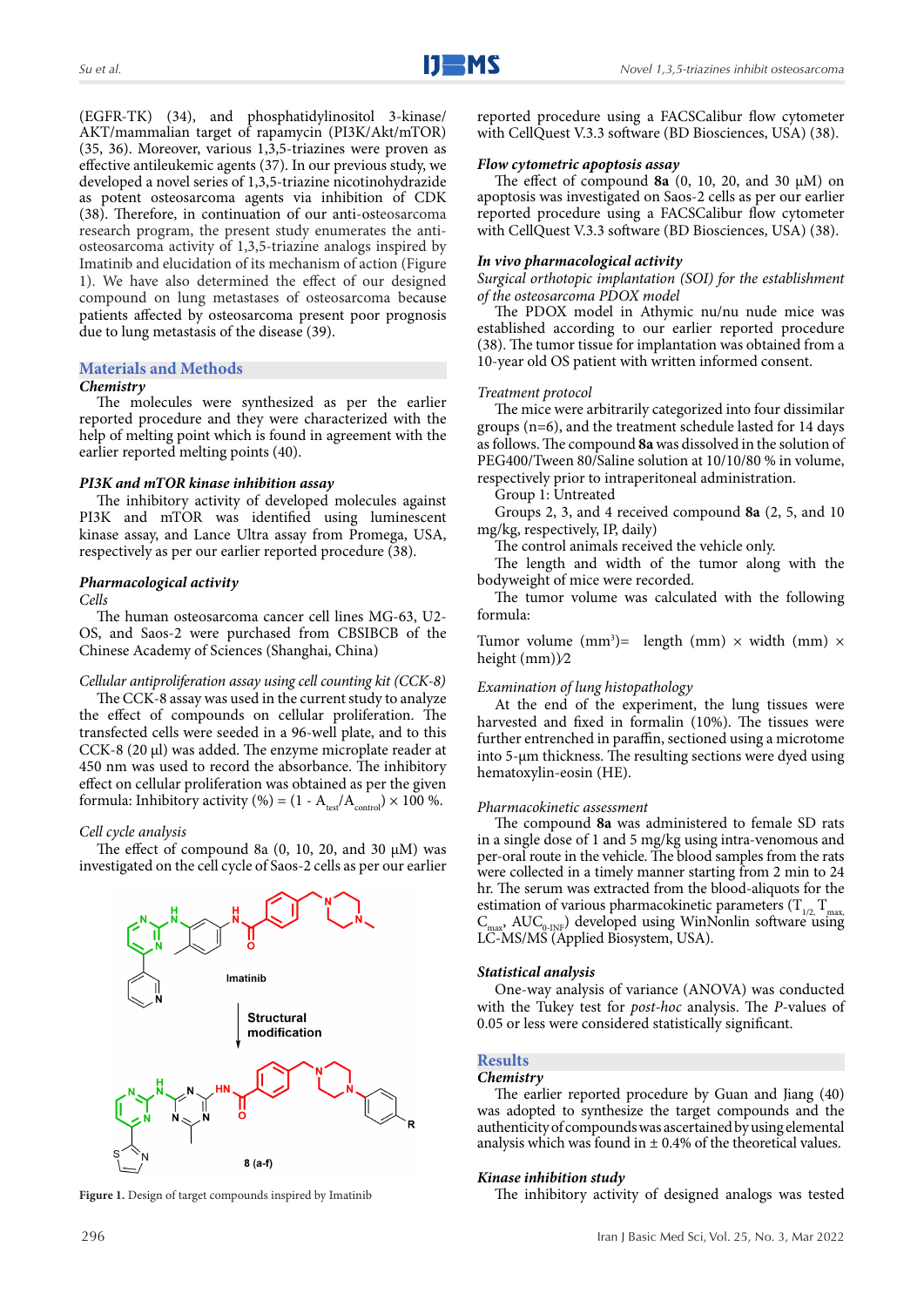

**Scheme 1.** Reagents and conditions: a) Liq.  $NH_3$ , 40-45 °C, NaHCO<sub>3</sub>, heat, 2–3 hr, b) NaOBu-t/THF 10 °C to RT, 2 hr, c) THF-TEA, 0 °C, 3 hr, d) reflux, 3–5 hr

against PI3K and mTOR and Imatinib as a positive control, Table 1. It has been found that all compounds **8a-f** showed significant to moderate  $IC_{50}$  against both kinases in the nanomolar range. The compounds showed a diverse variety of inhibitory profiles against both kinases. Compound **8a**  exhibited outstanding inhibitory activity among the tested derivatives against PI3K (IC<sub>50</sub> = 786 nM) and mTOR  $(IC_{50}= 345 \text{ nM})$ . In the next instance, on replacing chloro with bromo (**8b**), a slight reduction in kinase inhibitory activity was observed with further decrease in the case of compound **8c**, containing *p*-methyl. The compound **8d** having the *p*-nitro group demonstrated moderate improvement in inhibitory activity against the tested kinase. However, the removal of nitro and the insertion of hydroxy  $(OH)$  or methoxy  $(OCH<sub>3</sub>)$  do not significantly influence the inhibitory activity. These analogs showed mild to mostly minor activity against PI3K and mTOR. However, none of the synthesized compounds showed better activity than



Figure 2. Effect of compound 8a on the cell cycle progression of Saos-2 cells, where: (A) control, (B) 10  $\mu$ M, (C) 20  $\mu$ M, (D) 30  $\mu$ M, and (E) cell cycle division percentage

**Table 1. I**nhibitory activity of designed compounds against PI3K, mTOR, and anticancer activity against osteosarcoma cells

| Compound | R            | Kinase inhibition IC <sub>50</sub> (nM) |      | Cell growth<br>inhibition IC <sub>50</sub> (nM) |              |        |
|----------|--------------|-----------------------------------------|------|-------------------------------------------------|--------------|--------|
|          |              |                                         |      | K562                                            | <b>KU812</b> | Saos-2 |
|          |              | PI3K                                    | mTOR |                                                 |              |        |
| 8a       | $4$ -Cl      | 786                                     | 345  | 620                                             | 722          | 210    |
| 8b       | $4-Pr$       | 885                                     | 389  | 730                                             | 830          | 268    |
| 8c       | $4$ -CH $_3$ | 967                                     | 490  | 900                                             | 1032         | 530    |
| 8d       | $4-NO2$      | 905                                     | 414  | 822                                             | 950          | 340    |
| 8e       | $4-OH$       | 987                                     | 456  | 887                                             | 1140         | 478    |
| 8f       | $4-OCH3$     | 1247                                    | 834  | 1200                                            | 1234         | 905    |
| Imatinib |              | 312                                     | 214  | 410                                             | 165          | 332    |

Imatinib (IC<sub>50</sub> value of 312 nM and 214 nM against PI3K, and mTOR kinase, respectively).

#### *Anticancer activity*

Impressed by the exceptional kinase inhibitory profile of the designed analogs, it is worthwhile to test its inhibitory activity against various osteosarcoma cells (K562, KU812, and Saos-2), Table 1. It has been shown that compound **8a** inhibits the survival of both K562 and KU812. However, it showed potent inhibitory activity against Saos-2 (IC $_{50}$ = 210 nM) compared with Imatinib (IC<sub>50</sub>= 332 nM) as standard. The anti-proliferative activity of compound**s 8b** and **8c** was found significantly reduced against all tested cell lines. The inhibitory potency was found significantly increased in the case of compound **8d**, whereas compounds **8e** and **8f** showed reduction in inhibitory potency. On closely monitoring the above results, it was inferred that developed compounds showed an approximately similar inhibition pattern against the tested kinases and osteosarcoma cells. Compound **8a** was the most potent analog among the tested series in both *in vitro* experiments, while compound **8f** showed the least activity.

Impressed by the strong anticancer effect of compound **8a**, we intend to perform the mechanistic analysis underlying its anticancer effect.

#### *Effect on compound 8a cell cycle of Saos-2 cells*

As shown in Figure 2, the compound 8a treated group showed that S-phase cells were found almost similar with increase in G2/M phase cells. These results indicated that compound **8a** causes G2/M phase arrest.



**Figure 3.** Effect of compound 8a on cell apoptosis of Saos-2 cells determined by using flow cytometry, where: A) control, (B) 10  $\mu$ M, (C) 20 µM, (D) 30 µM, and (E) comparative bar-graph of flow cytometry analysis estimating the percentage of cell apoptosis rate. Data were shown as mean ± SEM \*\**P*<0.01 vs control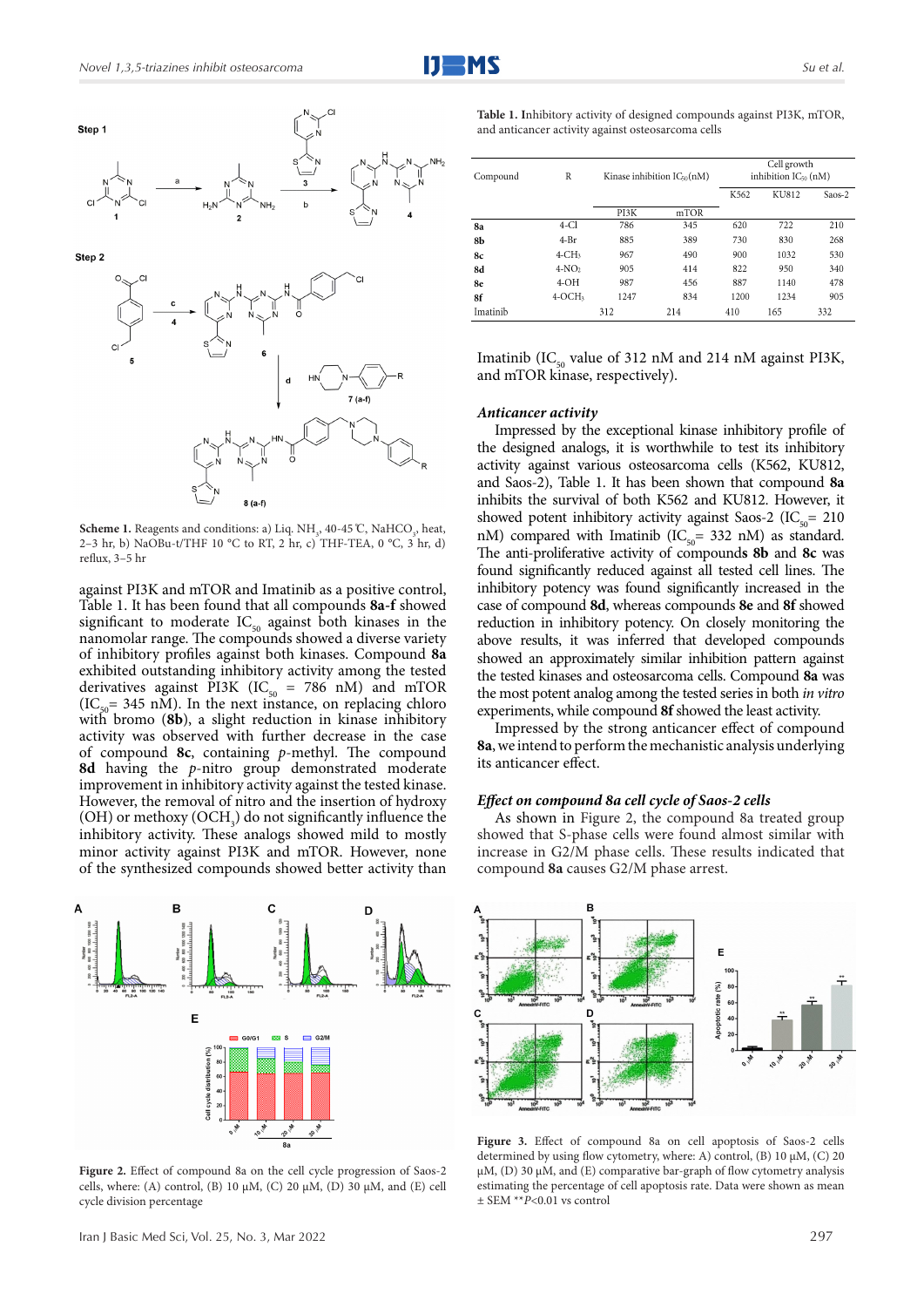

**Figure 4.** Anticancer effect of 8a on PDOX mouse model. (A) mice body weight, (B) relative tumor volume all through the study schedule, and (C) lung histopathology of mice corresponding to different treatment groups. Data are shown as mean ± SEM \*\**P*<0.01 vs control

#### *Effect of compound 8a on the apoptosis of Saos-2 cells*

As shown in Figure 3, compound **8a** dose-dependently increases apoptosis of Saos-2 cells in Annexin V/PI analysis as evidenced by an increase in the percent of apoptosis rate.

#### *In vivo* **activity**

In continuation of the above experiments, in the next study, we have studied the bioactivity of compound **8a** in the patient-derived orthotopic xenograft (PDOX) mouse model. Initially, the pharmacological benefit of molecule **8a** was assessed based on two parameters, viz., body weight and relative tumor volume. As shown in Figure 4, mice treated with compound **8a** showed improvement in body weight in comparison with control. The tumor volume was found significantly reduced in the **8a** treated group at the end of the study. Thus, on the basis of the above results, it has been suggested that compound **8a** showed excellent anti-cancer activity against patient-derived osteosarcoma cells.

#### *Effect on lung metastasis*

As shown in Figure 4C, the control group showed wellstructured alveoli with no alterations. Compound **8a** in low doses (2 mg/kg) does not have a significant effect on the metastasis of the lung as evident by disordered lung architecture, ruptured alveoli with some necrotic portion, and increased permeability due to interstitial hemorrhages. However, in medium dose at 5 mg/kg, mice revealed less necrotic lesions and minimum interstitial hemorrhages. In the high dose of compound 8a (10 mg/kg), the lung architecture of treated mice was found significantly restored close to normal with reduced disease lesions. Thus, it could be suggested that compound **8a** significantly ameliorated lung metastasis of osteocarcinoma in a dose-dependent manner.

### *Pharmacokinetic assessment*

As shown in Table 2, Compound **8a** showed excellent pharmacokinetics with  $t_{max}$  and  $t_{1/2}$  of 160 min and 210 min, respectively in *p.o.* route. On the other hand, in i.v. route, compound 8a attained peak plasma level at 8 min with

298

**Table 2.** Pharmacokinetic parameter of compound 8a in SD rats

| Parameter                                        | $PO(5 \text{ mg/kg})$ | IV $(1 \text{ mg/kg})$ |
|--------------------------------------------------|-----------------------|------------------------|
| $T\frac{1}{2}$ (min)                             | 210                   | 45                     |
| $T_{\text{max}}$ (min)                           | 160                   | 8                      |
| $C_{\text{max}}(ng/ml)$                          | 410                   | 8126                   |
| $AUC_0$ - <sub>INF</sub> (hr <sup>*</sup> ng/mL) | 297326                | 61201                  |

 $C_{\text{max}}$  of 8126 suggesting that it distributed swiftly across the body-compartments. The AUC of compound **8a** was found significantly acceptable in both tested dosing routes. Results of the above pharmacokinetic study confirm that compound **8a** is well-tolerated with optimal pharmacokinetics.

#### **Discussion**

Osteosarcoma (OS) is a malignant tumor of bone that originates in the mesenchymal tissue and is responsible for 20% of all cases of primary malignant bone tumors in the world. In the early 70 sec, surgery was the only option to treat OS which later used chemotherapy as an adjuvant treatment to eliminate the formation of metastases that would not be possible to remove by surgery alone (2, 42). However, resistance to chemotherapy has compromised the clinical utility of current therapeutic modalities and decreased the overall prognosis of the disease (4). In our present study, we have successfully demonstrated the antiosteosarcoma activity of 1,3,5-triazine derivatives as potent inhibitors of the PI3K/mTOR pathway.

Cell growth is mainly dependent upon the highly conserved biological process known as the cell cycle. Under abnormal circumstances, it has been found abruptly deregulated and serves as a characteristic hallmark of cancer (43). Various cell-cycle-specific inhibitors were used as a primary therapeutic modality or in combination with other drugs against cancer (44, 45). Therefore, initially, we have enumerated the effect of the most potent inhibitor (**8a**) on the cell cycle of Saos-2 cells. Results of the study suggest that compound **8a** causes G2/M phase arrest. Apoptosis is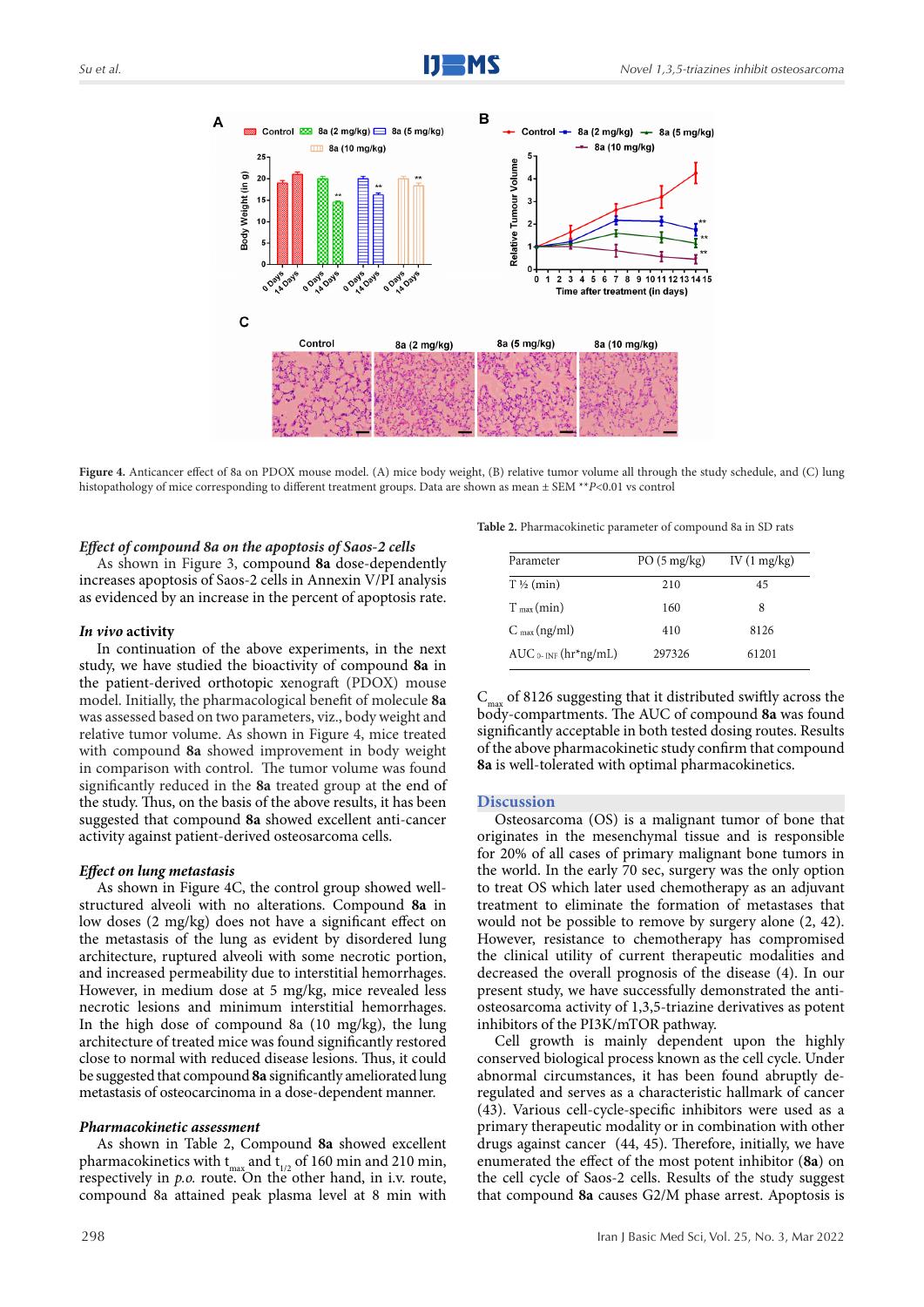a process which is termed programmed cell death response to maintain tissue homeostasis. Studies have shown that apoptosis is found aberrantly unbridled in various cancers, including osteosarcoma (45). Results suggest that compound **8a** causes a dose-dependent increase of apoptosis of Saos-2 cells. Thus, it is suggested that compound **8a** showed a robust anticancer effect against osteosarcoma cells possibly by promoting apoptosis and cell cycle arrest of the G2/M phase. Concerning the above benefit of compound **8a** against osteosarcoma, it is worthwhile to assess the pharmacological activity of **8a** in *in vivo* experiments. Therefore, we have chosen our established patient-derived orthotopic xenograft (PDOX) mouse model for the bioactivity determination of compound **8a** on various biochemical parameters. According to the American Cancer Society, body weight is considered the first noticeable symptom of the cancer effect. New molecule improves bodyweight because of the anticancer effect; whereas, relative tumor volume directly correlates with the anticancer effect of the test compound on the tumor tissues. The results suggest that compound **8a** showed excellent anti-OS activity ascertained on the basis of decreased tumor volume and increase in body weight of **8a**-treated mice at the end of the study.

The survivability of osteosarcoma patients has been seriously jeopardized due to lung metastases (46). As per the estimate, osteosarcoma has been found metastasized to the lungs of the patients at the time of the first diagnosis (47). Surgical resection is a current first-line of therapy to treat osteosarcoma patients affected with lung metastasis followed by a chemotherapy regimen (48). Despite this, the relapse of disease is quite frequent in the majority of cases even after using various chemotherapeutic drugs. Thus, the management of osteosarcoma patients with lung metastasis is quite challenging (39). Thus, it is imperative to define the effect of compound **8a** on lung metastasis of the PDOX mice. It has been found that compound **8a** significantly ameliorated lung metastasis of osteocarcinoma via restoring the lung architecture in a dose-dependent manner. The potency of any pharmacological agent is highly dependent on its bioavailability. It needs to stay in the body in a bioactive form long enough for the expected biological events to occur. Thus, the study of any new lead's pharmacokinetic properties is imperative in the early drug discovery process. Concerning this and encouraged by the excellent pharmacological profile of compound **8a**, lastly, we estimate its pharmacokinetics profile in SD rats. Results of the study suggested that compound **8a** is well-tolerated with optimal pharmacokinetics.

## **Conclusion**

In summary, a series of 1,3,5-triazine derivatives were designed and synthesized as new PI3K/mTOR inhibitors. The resulting compounds significantly attenuate the activity of both PI3K and mTOR and potently inhibit the propagation of various osteocarcinoma cells. The results of the above studies enumerated compound **8a** as a potent inhibitor of Saos-2 cells. Compound **8a** also induced apoptosis and causes G2/M phase arrest of Saos-2 cells. It also showed dose-dependent inhibition of tumor volume and increase in body weight in the patient-derived orthotopic xenograft (PDOX) mouse model. Compound **8a** significantly ameliorated lung metastasis of osteocarcinoma via restoring the lung architecture in a dose-dependent manner and showed excellent bioavailability in the pharmacokinetic

assay. Collectively, compound **8a** is a capable anticancer lead for further development.

# **Acknowledgment**

Authors are thankful to their respective institutions for infrastructural support of this study. The study did not receive any funding.

#### **Authors' Contributions**

QS performed experiments and formal analysis, BX performed experiments, ZT performed experiments and analyzed the data, ZG conceptualized and supervised the study. All authors approved the current version of the manuscript.

#### **Compliance with Ethical Standard**

The ethical committee of Shanghai Jiao Tong University Affiliated Sixth People's Hospital approved this study (IMREC/SPU/2020/A23). All animal experiments were conducted following the experimental animal guidelines set by the National Institutes of Health Guide for the Care and Use of Laboratory Animals.

#### **Conflicts of Interest**

The authors declare no conflicts of interest.

# **References**

1. Bray F, Ferlay J, Soerjomataram I, Siegel RL, Torre LA, Jemal A. Global cancer statistics 2018: globocan estimates of incidence and mortality worldwide for 36 cancers in 185 countries. CA Cancer J Clin 2018; 68:394–424.

2. Czarnecka AM, Synoradzki K, Firlej W, Bartnik E, Sobczuk P, Fiedorowicz M, *et al*. Molecular biology of osteosarcoma. Cancers 2020; 12:1–27.

3. Durfee RA, Mohammed M, Luu HH. Review of osteosarcoma and current management. Rheumatol Ther 2016; 3:221–243.

4. Bielack SS, Hecker-Nolting S, Blattmann C, Kager L. Advances in the management of osteosarcoma. F1000Res 2016; 5:2767-2777. 5. Savage DG, Antman KH. Imatinib mesylate — a new oral targeted therapy. N Engl J Med 2002; 346:683–693.

6. O'Brien SG, Guilhot F, Larson RA, Gathmann I, Baccarani M, Cervantes F, *et al*. Imatinib compared with interferon and low-dose cytarabine for newly diagnosed chronic-phase chronic myeloid leukemia. N Engl J Med. 2003; 348:994–1004.

7. Verweij J, Van Oosterom A, Blay JY, Judson I, Rodenhuis S, Van Der Graaf W, et al. Imatinib mesylate (STI-571 Glivec®, Gleevec<sup>™</sup>) is an active agent for gastrointestinal stromal tumours, but does not yield responses in other soft-tissue sarcomas that are unselected for a molecular target: results from an EORTC soft tissue and bone sarcom. Eur J Cancer 2003; 39:2006–2011.

8. El Hajj Dib I, Gallet M, Mentaverri R, Sévenet N, Brazier M, Kamel S. Imatinib mesylate (Gleevec®) enhances mature osteoclast apoptosis and suppresses osteoclast bone resorbing activity. Eur J Pharmacol 2006; 551:27–33.

9. O'Sullivan S, Naot D, Callon K, Porteous F, Horne A, Wattie D, *et al*. Imatinib promotes osteoblast differentiation by inhibiting PDGFR signaling and inhibits osteoclastogenesis by both direct and stromal cell-dependent mechanisms. J Bone Miner Res 2007; 22:1679–1689.

10. Fierro F, Illmer T, Jing D, Schleyer E, Ehninger G, Boxberger S, *et al*. Inhibition of platelet-derived growth factor receptorβ by imatinib mesylate suppresses proliferation and alters differentiation of human mesenchymal stem cells *in vitro*. Cell Prolif 2007; 40:355–366.

11. Gobin B, Moriceau G, Ory B, Charrier C, Brion R, Blanchard F, *et al*. Imatinib mesylate exerts anti-proliferative effects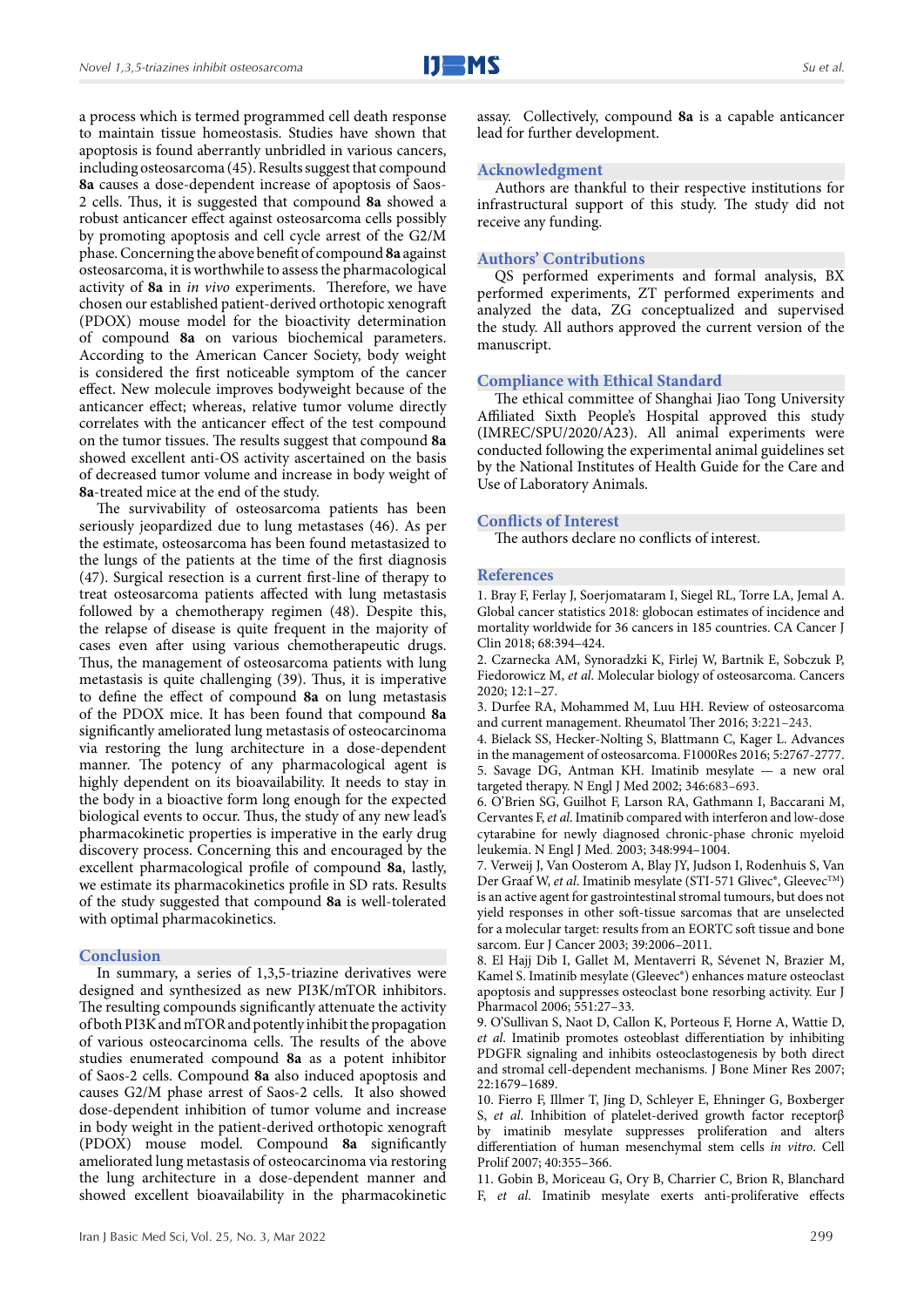on osteosarcoma cells and inhibits the tumour growth in immunocompetent murine models. PLoS One 2014; 9:1-12.

12. Bishop MW, Janeway KA. Emerging concepts for PI3K/mTOR inhibition as a potential treatment for osteosarcoma. F1000Res 2016; 5:1-6.

13. Penel-Page M, Ray-Coquard I, Larcade J, Girodet M, Bouclier L, Rogasik M, *et al*. Off-label use of targeted therapies in osteosarcomas: data from the french registry OUTC'S (observatoire de i'utilisation des thérapies ciblées dans les sarcomes). BMC Cancer 2015; 15:854-862.

14. Zhang J, Yang PL, Gray NS. Targeting cancer with small molecule kinase inhibitors. Nat Rev Cancer 2009; 9:28–39.

15. Srivastava JK, Dubey P, Singh S, Bhat HR, Kumawat MK, Singh UP. Discovery of novel 1,3,5-triazine-thiazolidine-2,4-diones as dipeptidyl peptidase-4 inhibitors with antibacterial activity targeting the S1 pocket for the treatment of type 2 diabetes. RSC Adv 2015; 5:14095–14102.

16. Solankee A, Kapadia K, Ana Ćirić, Soković M, Doytchinova I, Geronikaki A. Synthesis of some new S-triazine based chalcones and their derivatives as potent antimicrobial agents. Eur J Med Chem 2010; 45:510–518.

17. Singh UP, Singh RK, Bhat HR, Subhashchandra YP, Kumar V, Kumawat MK, *et al*. Synthesis and antibacterial evaluation of series of novel tri-substituted-s-triazine derivatives. Med Chem Res 2011; 20:1603–1610.

18. Kumar Ghosh S, Saha A, Hazarika B, Pratap Singh U, Raj Bhat H, Gahtori P. Design, facile synthesis, antibacterial activity and structure-activity relationship of novel di- and tri-substituted 1,3,5-triazines. Lett Drug Des Discov 2012; 9:329–335.

19. Bhat HR, Pandey PK, Ghosh SK, Singh UP. Development of 4-aminoquinoline-1,3,5-triazine conjugates as potent antibacterial agent through facile synthetic route. Med Chem Res 2013; 22:5056–5065.

20. Singh B, Bhat HR, Kumawat MK, Singh UP. Structure-guided discovery of 1,3,5-triazine-pyrazole conjugates as antibacterial and antibiofilm agent against pathogens causing human diseases with favorable metabolic fate. Bioorganic Med Chem Lett 2014; 24:3321–3325.

21. Singh UP, Bhat HR, Gahtori P. Antifungal activity, SAR and physicochemical correlation of some thiazole-1,3,5-triazine derivatives. J Mycol Med 2012; 22:134–141.

22. Singh UP, Bhat HR, Gahtori P, Singh RK. Hybrid phenylthiazole and 1,3,5-triazine target cytosolic leucyl-tRNA synthetase for antifungal action as revealed by molecular docking studies. Silico Pharmacol 2013; 1:3-11.

23. Milata V, Reinprecht L, Kizlink J. Synthesis and antifungal efficacy of 1,3,5-triazines. Acta Chim Slovaca 2012; 5:95–99.

24. Bhat HR, Singh UP, Yadav PS, Kumar V, Gahtori P, Das A, *et al*. Synthesis, characterization and antimalarial activity of hybrid 4-aminoquinoline-1,3,5-triazine derivatives. Arab J Chem 2016; 9:625–631.

25. Bhat HR, Singh UP, Thakur A, Kumar Ghosh S, Gogoi K, Prakash A, *et al*. Synthesis, antimalarial activity and molecular docking of hybrid 4-aminoquinoline-1,3,5-triazine derivatives. Exp Parasitol 2015; 157:59–67.

26. Bhat HR, Singh UP, Gahtori P, Ghosh SK, Gogoi K, Prakash A, *et al*. Antimalarial activity and docking studies of novel bi-functional hybrids derived from 4-aminoquinoline and 1,3,5-triazine against wild and mutant malaria parasites as pf-DHFR inhibitor. RSC Adv 2013; 3:2942–2952.

27. Sunduru N, Sharma M, Srivastava K, Rajakumar S, Puri SK, Saxena JK, *et al*. Synthesis of oxalamide and triazine derivatives as a novel class of hybrid 4-aminoquinoline with potent antiplasmodial activity. Bioorganic Med Chem 2009; 17:6451–6462.

28. Gahtori P, Ghosh SK, Parida P, Prakash A, Gogoi K, Bhat HR, *et al*. Antimalarial evaluation and docking studies of hybrid phenylthiazolyl-1,3,5-triazine derivatives: a novel and potential antifolate lead for Pf-DHFR-TS inhibition. Exp Parasitol 2012; 130:292–299.

29. Bhat HR, Singh UP, Gahtori P, Ghosh SK, Gogoi K, Prakash A, *et al*. Synthesis, docking, *in vitro* and *in vivo* antimalarial activity of hybrid 4-aminoquinoline-1,3,5-triazine derivatives against wild and mutant malaria parasites. Chem Biol Drug Des 2015; 86:265– 271.

30. Lozano V, Aguado L, Hoorelbeke B, Renders M, Camarasa MJ, Schols D, *et al*. Targeting HIV entry through interaction with envelope glycoprotein 120 (gp120): synthesis and antiviral evaluation of 1,3,5-triazines with aromatic amino acids. J Med Chem 2011; 54:5335–5348.

31. Srivastava JK, Awatade NT, Bhat HR, Kmit A, Mendes K, Ramos M, *et al*. Pharmacological evaluation of hybrid thiazolidin-4-one-1,3,5-triazines for NF-κB, biofilm and CFTR activity. RSC Adv 2015; 5:88710–88718.

32. Cascioferro S, Parrino B, Spanò V, Carbone A, Montalbano A, Barraja P, *et al*. 1,3,5-Triazines: a promising scaffold for anticancer drugs development. Eur J Med Chem 2017; 142:523–549.

33. Popowycz F, Fournet G, Schneider C, Bettayeb K, Ferandin Y, Lamigeon C, *et al*. Pyrazolo[1,5-a]-1,3,5-triazine as a purine bioisostere: access to potent cyclin-dependent kinase inhibitor (R)-roscovitine analogue. J Med Chem 2009; 52:655–663.

34. Srivastava JK, Pillai GG, Bhat HR, Verma A, Singh UP. Design and discovery of novel monastrol-1,3,5-triazines as potent antibreast cancer agent via attenuating epidermal growth factor receptor tyrosine kinase. Sci Rep 2017; 7:5851-5868.

35. Yaguchi SI, Fukui Y, Koshimizu I, Yoshimi H, Matsuno T, Gouda H, *et al*. Antitumor activity of ZSTK474, a new phosphatidylinositol 3-kinase inhibitor. J Natl Cancer Inst 2006; 98:545–556.

36. Sciú ML, Sebastián-Pérez V, Martinez-Gonzalez L, Benitez R, Perez DI, Pérez C, *et al*. Computer-aided molecular design of pyrazolotriazines targeting glycogen synthase kinase 3. J Enzyme Inhib Med Chem 2019; 34:87–96.

37. Singla P, Luxami V, Paul K. Synthesis and *in vitro* evaluation of novel triazine analogues as anticancer agents and their interaction studies with bovine serum albumin. Eur J Med Chem 2016; 117:59–69.

38. Su Q, Xu B, Tian Z, Gong Z. Novel 1,3,5‐triazine‐ nicotinohydrazide derivatives induce cell arrest and apoptosis in osteosarcoma cancer cells and inhibit osteosarcoma in a patient‐ derived orthotopic xenograft mouse model. Chem Biol Drug Des 2022; 99:320–330.

39. Huang X, Zhao J, Bai J, Shen H, Zhang B, Deng L, *et al*. Risk and clinicopathological features of osteosarcoma metastasis to the lung: a population-based study. J Bone Oncol 2019; 16:100230- 100237.

40. Guan B, Jiang C. Design and development of 1,3,5-triazine derivatives as protective agent against spinal cord injury in rat via inhibition of NF-ĸB. Bioorganic Med Chem Lett 2021; 41:127964- 127971.

41. Higuchi T, Miyake K, Oshiro H, Sugisawa N, Yamamoto N, Hayashi K, *et al*. Trabectedin and irinotecan combination regresses a cisplatinum-resistant osteosarcoma in a patient-derived orthotopic xenograft nude-mouse model. Biochem Biophys Res Commun 2019; 513:326–331.

42. Li J, Yang Z, Li Y, Xia J, Li D, Li H, *et al*. Cell apoptosis, autophagy and necroptosis in osteosarcoma treatment. Oncotarget 2016; 7:44763–44778.

43. Jingwen B, Yaochen L, Guojun Z. Cell cycle regulation and anticancer drug discovery. Cancer Biol Med 2017; 14:348-362.

44. Raghavendra NM, Pingili D, Kadasi S, Mettu A, Prasad SVUM. Dual or multi-targeting inhibitors: the next generation anticancer agents. Eur J Med Chem 2018; 143:1277–1300.

45. Geromichalos GD, Alifieris CE, Geromichalou EG, Trafalis DT. Overview on the current status on virtual high-throughput screening and combinatorial chemistry approaches in multi-target